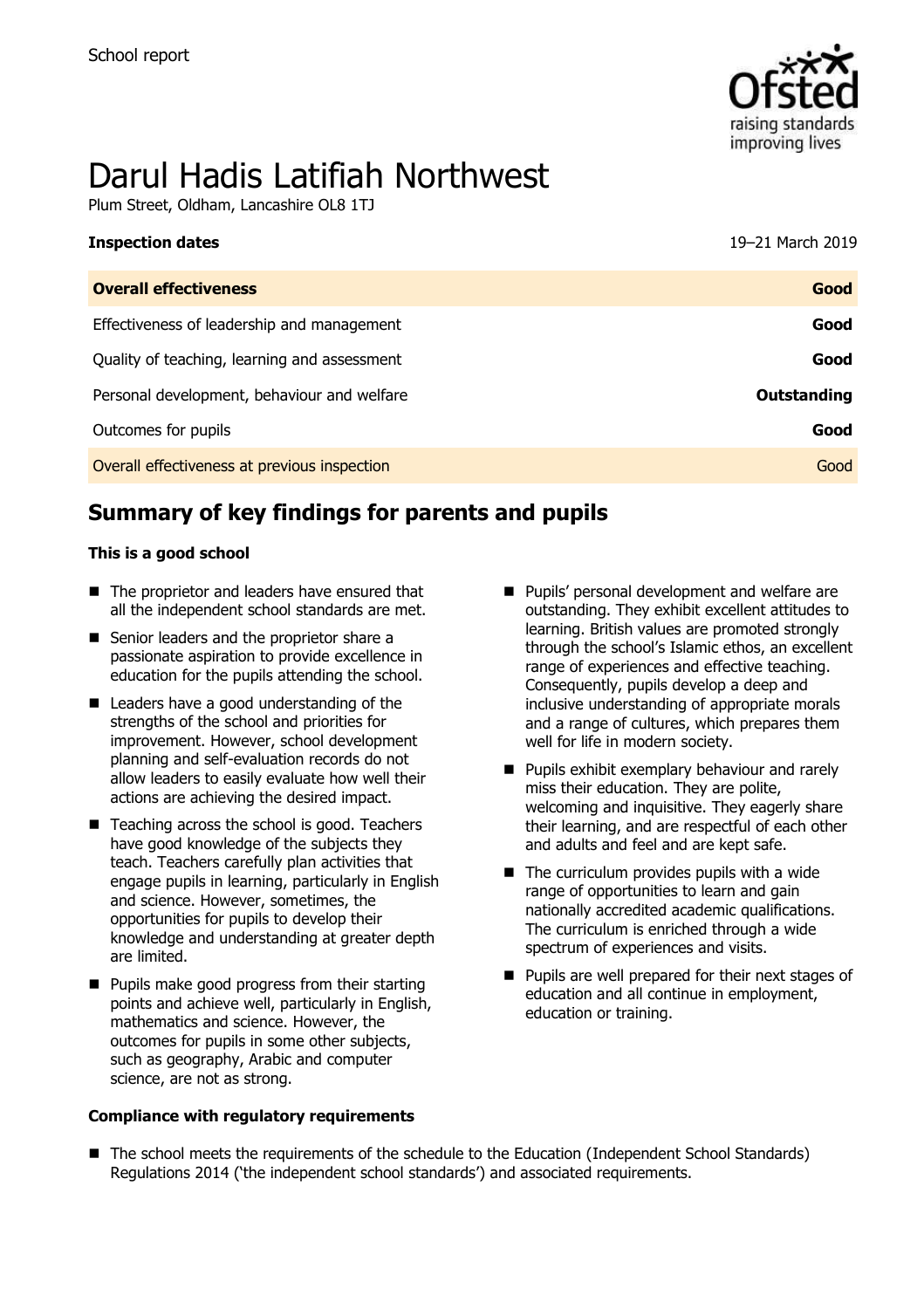

# **Full report**

### **What does the school need to do to improve further?**

- **Further refine leaders' development planning to ensure that they can easily evaluate the** effectiveness of their actions.
- Build upon leaders' actions to enhance the already good-quality teaching in the school to:
	- ensure that the most able pupils develop their knowledge and understanding at greater depth
	- ensure that greater proportions of pupils attain good passes in GCSEs in geography, computer science and Arabic.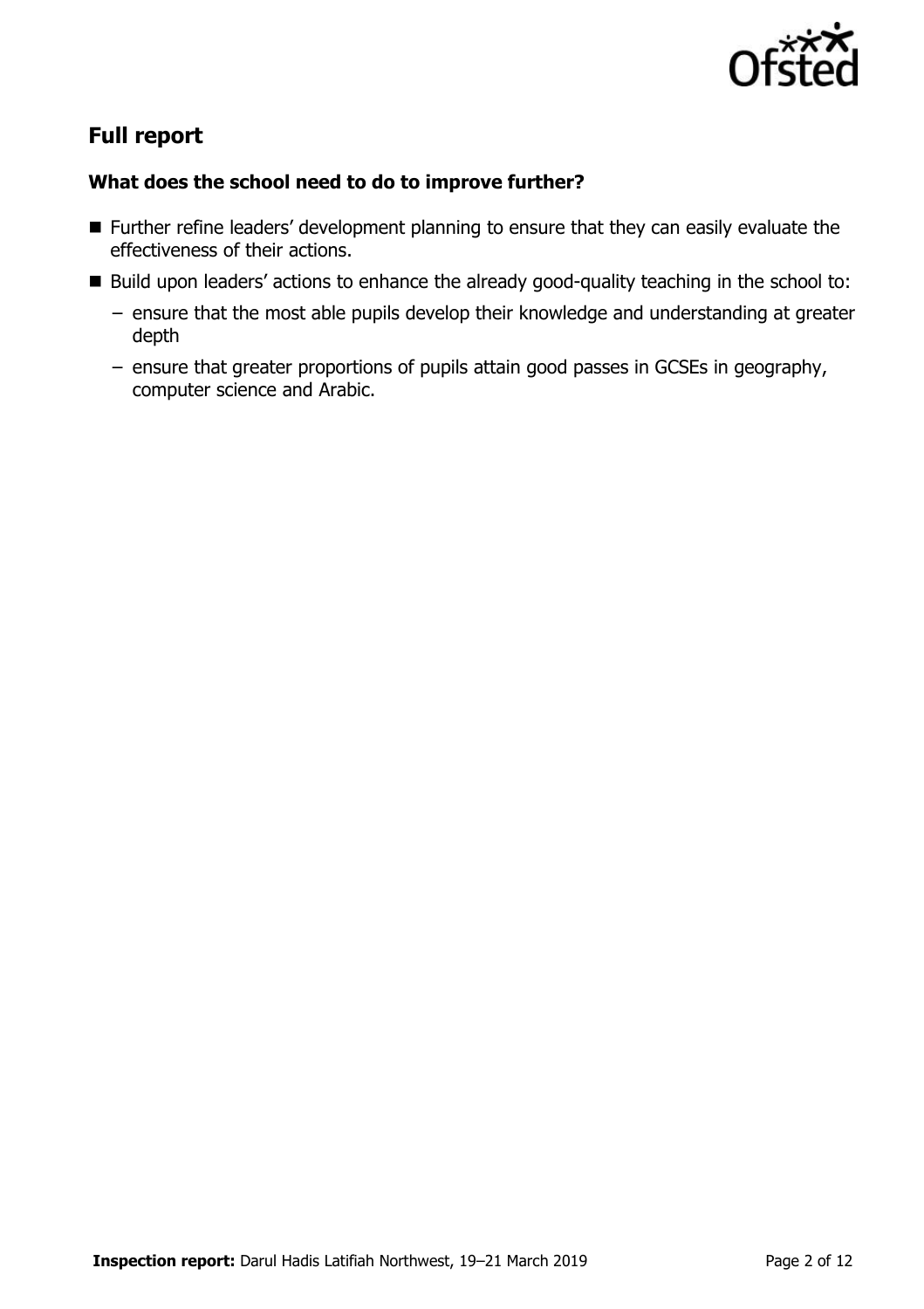

# **Inspection judgements**

### **Effectiveness of leadership and management Good**

- The proprietor and leaders have ensured that all the independent school standards are fully met.
- Leaders, including the proprietor, have a clear vision and a strong aspiration to provide an excellent education for pupils, which is rooted in the school's Islamic ethos and which also ensures that pupils are well prepared for life in modern society. They know well the school's strengths and weaknesses because of their frequent checks on its performance. Leaders use this knowledge effectively to identify appropriate priorities for further development. However, the ease with which leaders can easily evaluate the effectiveness of their actions is sometimes hindered because, on occasions, some action plans do not clearly identify the expectations of an action's impact.
- Leaders ensure that they meet the requirement to provide information for parents, carers and others on request, including that relating to the school's website. Detailed reports are shared with parents at regular intervals throughout the year and keep parents well informed about pupils' academic progress, attitudes to learning and attendance.
- This is a caring school which promotes effectively British values, often through links with the school's faith-based ethos and Islamic teachings. Pupils benefit from a wide range of cultural experiences, including residential trips to Saudi Arabia to undertake Umrah, visits to other places of worship within the locality, and participation in large community events, such as the local inter-faith forum's 'Festival of Light'. Pupils frequently explore the differences between cultures as part of their geographical, religious and citizenship studies.
- Teachers' continuing professional development is effective, valued by staff and closely linked to the priorities for the school. Teachers frequently attend external training, provided by academic qualification boards and linked to the subjects they teach. Consequently, teachers have up-to-date knowledge of exam syllabus requirements and the strategies to help teach them effectively. Leaders make good use of close links with the local authority to make sure that staff are well trained and up to date regarding strategies to ensure pupils' welfare and safeguarding. Staff regularly watch each other teach and meet weekly to reflect and share their learning.
- The school provides pupils with a broad and balanced curriculum which meets the requirements of the standards. The curriculum is carefully designed to meet pupils' academic needs. Additionally, it helps pupils develop their age-appropriate knowledge and understanding of personal, social, health and economic (PSHE) education. Pupils work towards completing at least five GCSEs in artistic, mathematical, literacy, scientific and technological subjects. All pupils study Arabic as a foreign language. This has been carefully chosen to provide support for pupils in any future Islamic studies.
- The curriculum provides pupils with carefully considered vocational experiences, including a range of work experience. All Year 10 pupils complete a week of work experience in locations which have been carefully checked by leaders to ensure their suitability. These experiences vary in focus and provide opportunities for pupils to work in vocational environments, such as the retail sector, and administrative and professional roles, such as solicitors or teachers. Leaders carefully check on pupils' welfare and outcomes at their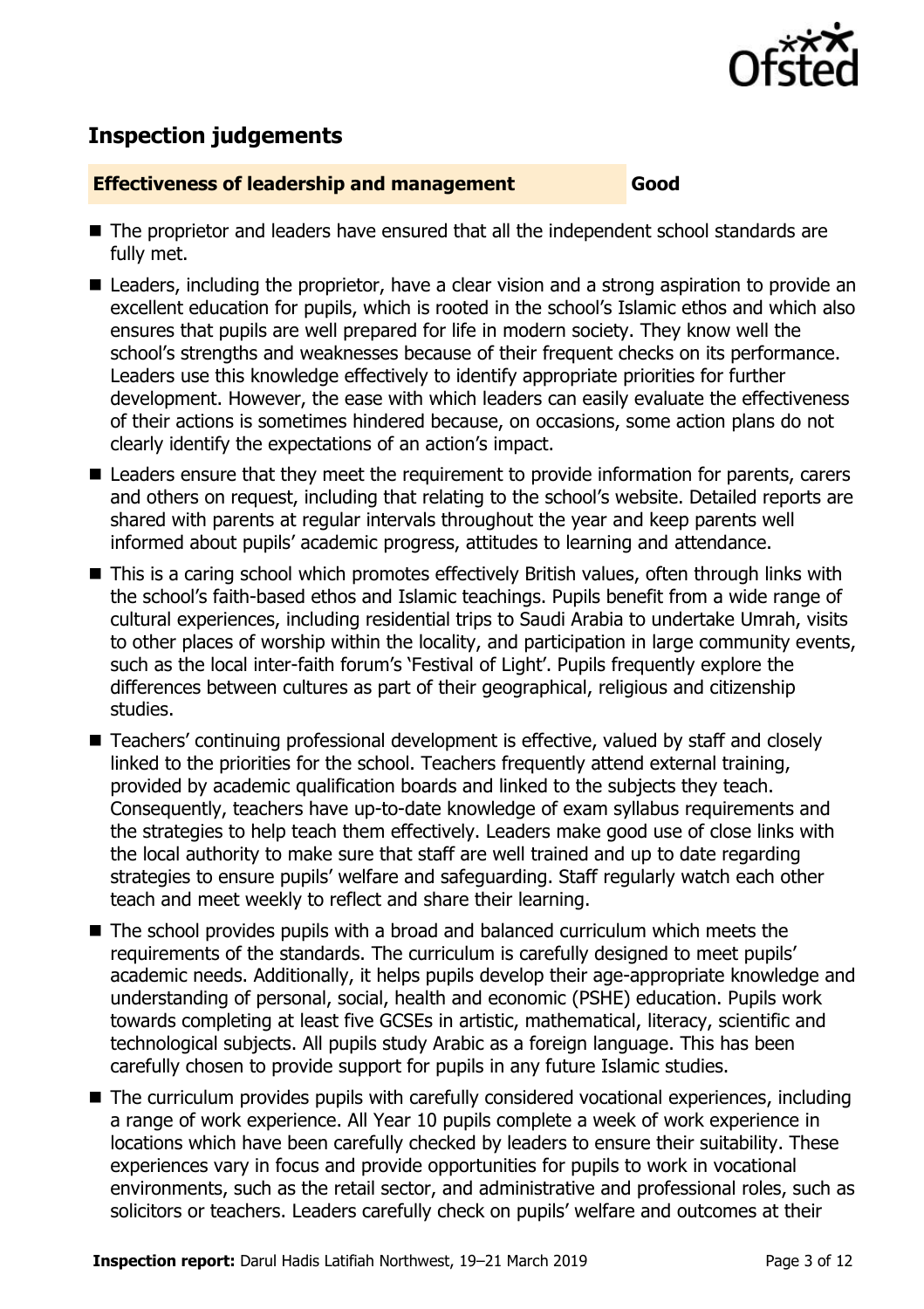

work placements through site visits. They effectively use pupils' experiences of work during follow-up work in school, which ensures that pupils are well prepared for their next stage of education or employment.

- **Pupils participate in physical education away from the school site. The school makes use** of local recreational facilities which are better suited to games and which are appropriately risk assessed to ensure their suitability. Leaders have ensured that pupils have access to suitable changing and showering facilities on the school site.
- Leaders have high expectations regarding pupils' behaviour and conduct. They keep upto-date records and logs of events within the school, including details of any sanctions that are enforced. These are in line with the school's discipline policies.

### **Governance**

- The governance of the school is effective and has ensured that all the independent school standards are met.
- The proprietor shares leaders' high aspirations and commitment to providing excellent education for pupils. He takes pride in ensuring that the school's premises are safe and well maintained.
- The proprietor knows well the strengths of the school and the priorities for development, and holds leaders closely to account for the impact of their actions. He checks on the impact of leaders' actions through his frequent visits to the school. These include attendance at Thursday staff meetings and at formal meetings of the senior leadership team. The proprietor is a familiar face to pupils around the school and uses his visits to listen to pupils' views. The proprietor makes good use of an external educational consultant to provide impartial and independent advice regarding the leadership and management of the school.

### **Safeguarding**

- The arrangements for safeguarding are effective.
- The proprietor and leaders have ensured that safeguarding arrangements are of a high quality. They are fit for purpose and are followed meticulously. The school's committed and knowledgeable business manager ensures that the statutory checks on the suitability of staff to work with pupils are completed before they commence work in the school.
- Leaders' actions ensure that the school is a safe environment in which pupils can learn. Carefully controlled site access ensures that pupils remain safe during their time in school, and an effective maintenance programme makes sure that any identified faults are quickly and appropriately corrected.
- Staff have up-to-date knowledge of safeguarding procedures because of the frequent training they receive. They are highly vigilant about the potential risks pupils may face, including those posed by extremist viewpoints and online threats. Incidents of concern are rare. However, when they do occur, staff share any concerns effectively and appropriately and keep meticulous records that are fit for purpose. Leaders share information with parents and carers and the appropriate authorities to ensure pupils' safety.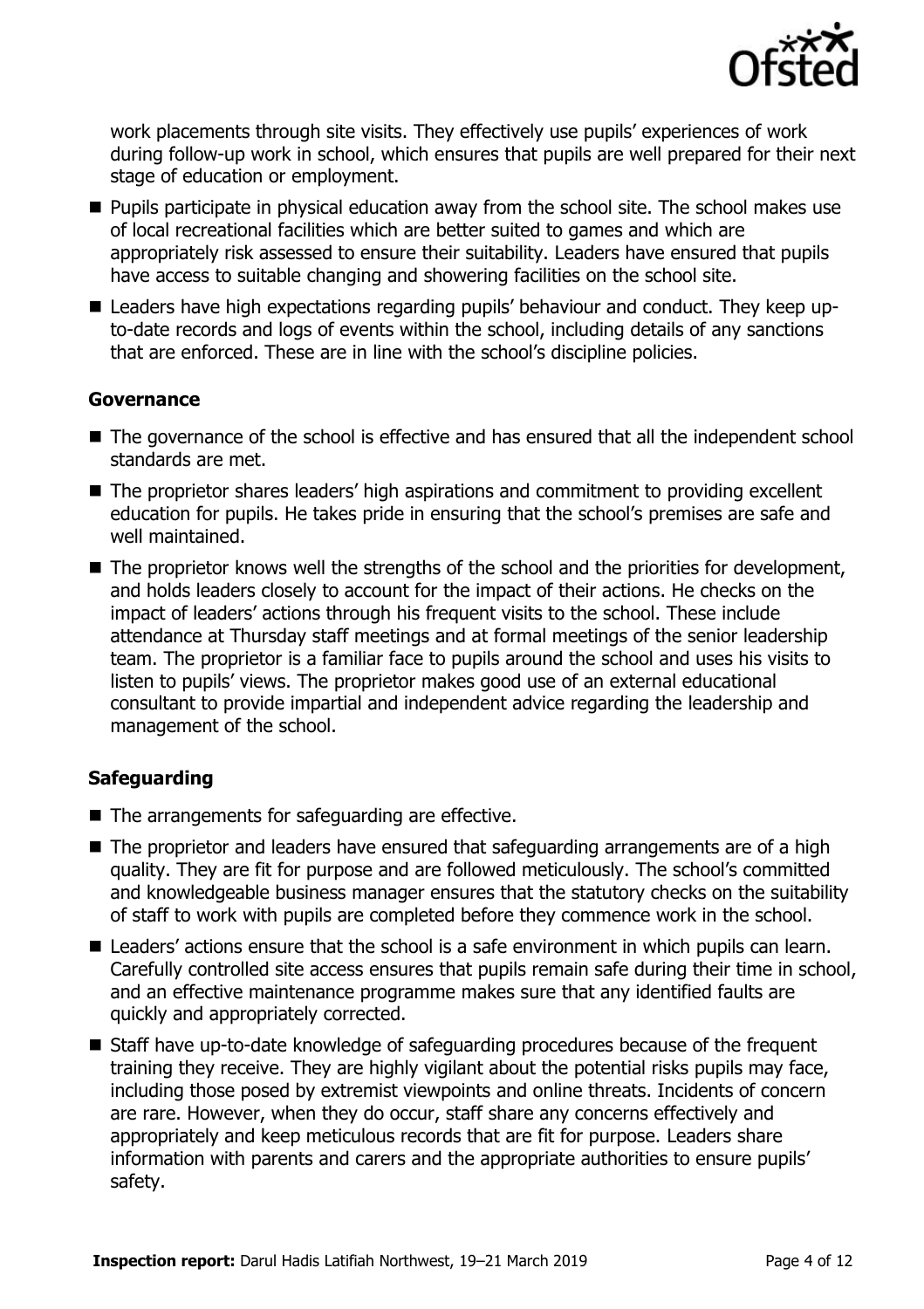

The proprietor has ensured that the school's safeguarding policy pays due regard to the most up-to-date guidance from the Secretary of State and that it is published on the school website. Appropriate monitoring and filtering arrangements are in place for the school's internet connection.

### **Quality of teaching, learning and assessment Good**

- Teachers have high expectations of their pupils. Typically, teachers use their assessments of pupils' knowledge and understanding to carefully plan sequences of learning which are engaging and provide appropriate challenge for most pupils. This is particularly the case in English and science in Years 9, 10 and 11. For example, in English, carefully chosen contemporary poetry, combined with the use of fitting images, stimulates pupils' interest and promotes their knowledge and understanding of empathy. In science, the frequent use of well-considered practical experiments allows pupils to develop their understanding of concepts through the application of knowledge and investigative skills. However, not all teaching is of such high quality. Some over-reliance on textbooks results in generic teaching activities where some teachers do not use professional skills to adapt the content of published material to pupils' needs. As a result, on occasions, the most able pupils do not receive the challenge they need to develop their skills and understanding at greater depth.
- Teachers have good subject knowledge. All teachers have an academic specialism in the main subjects they teach. This is further enhanced by their frequent attendance at the additional training provided by examination boards.
- Most teachers typically use questioning well to probe and check pupils' understanding at greater depth, through the effective use of questions which encourage pupils to explain the reason for their answers. However, in a small number of subjects, other than English, mathematics and science, teachers' questioning to check pupils' understanding in greater depth is less effective.
- English is taught well by knowledgeable and dedicated staff. Pupils experience a wide range of texts during their studies, including contemporary poets and classic literature, such as that written by Shakespeare and Dickens. Teaching is planned to take account of pupils' prior knowledge and learning. It systematically improves their technical skills in spelling, punctuation and grammar, while also enhancing their understanding of the techniques used by authors to develop storylines and imagery.
- Mathematics is taught well by staff who have high expectations and very secure subject knowledge. Learning is sequenced to develop pupils' knowledge well and pupils receive appropriate opportunities to practise and consolidate their skills. However, the work in pupils' books shows that, sometimes, the opportunities for pupils to deepen their understanding by applying their knowledge to problem solving and mathematical investigations is occasionally more limited.
- $\blacksquare$  The teaching of science, particularly for Years 9, 10 and 11, is a strength of the school. It is taught by staff with secure knowledge of the subject, high expectations of their pupils and a passionate love of the subject matter. Pupils eagerly engage in learning because they are appropriately challenged. Teachers challenge pupils to expand their knowledge of scientific concepts through the effective use of homework. Work in pupils' books shows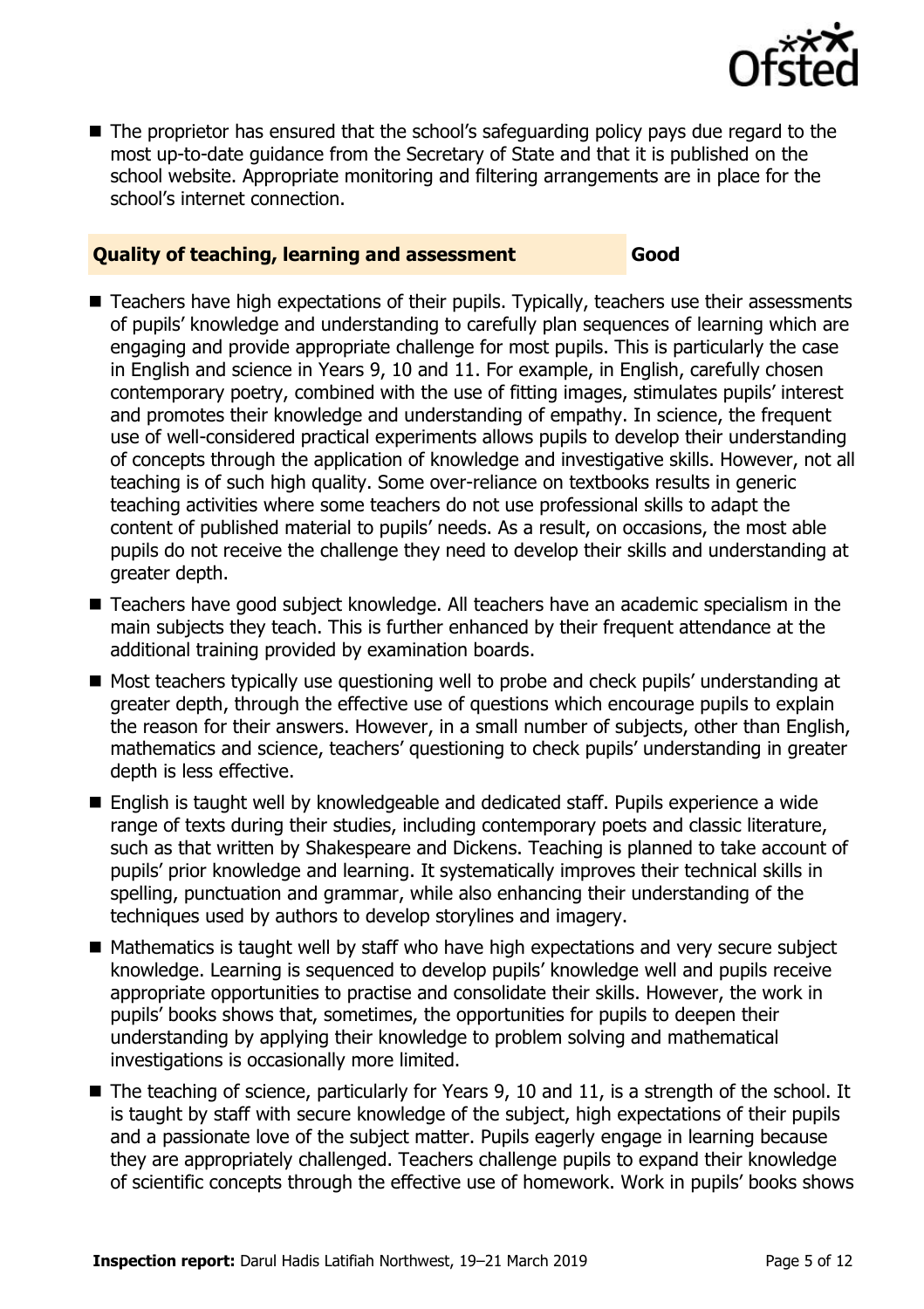

that they apply their scientific experimental skills through frequent practical activities.

■ The work in pupils' books shows that in subjects other than English, mathematics and science, teachers systematically plan to develop pupils' knowledge and skills. It also shows that they help pupils to consolidate and apply these skills. Recent changes to staffing now ensure that Arabic is taught well. Teaching in Arabic is based on the excellent subject knowledge of the teacher and a carefully designed scheme of work. Teaching habitually promotes the linguistic links between English and Arabic, which strongly develops pupils' better understanding of grammar and punctuation. Additionally, teachers promote very well pupils' understanding of Arabic grammar and vocabulary using entomology to show how Arabic words are linked to words currently in common English usage.

### **Personal development, behaviour and welfare <b>COU COULDER** Outstanding

### **Personal development and welfare**

- The school's work to promote pupils' personal development and welfare is outstanding.
- **Pupils consistently demonstrate excellent attitudes to learning. They are keen to debate** and share their knowledge of subjects, while remaining respectful of the views of others, including their teachers. As a result, pupils settle quickly to their learning and, because of their strong work ethic, at times challenge some staff to keep up.
- The promotion of pupils' personal development is a strength of the school and results in pupils who are confident, articulate and positive contributors to British society. Pupils are extremely well prepared for their next stages on their journey to adulthood.
- A wide range of activities strongly promote pupils' personal and emotional skills. These include older pupils serving as prefects, head boy and deputy head boy, who act as role models for younger pupils and who play an active part in the running of the school's many charitable activities and events. School councillors, elected from the student body by their peers, represent their classes with integrity and have brought about changes to the welfare provision. This includes the organisation of a cleaning rota and fundraising events to purchase a vacuum cleaner that is kept specifically for the task. This demonstrates the pride pupils have in their school, ensures that the prayer room is kept clean to a very high standard and staff and pupils undertake their prayer obligations in comfort.
- Wider experiences, which promote greater understanding of the community and the wider world, abound in the school. Pupils undertake a pilgrimage, or Umrah, to the Kingdom of Saudi Arabia, visit places of worship belonging to a range of faiths and contribute to many local events.
- **Pupils' participation in the National Citizenship Scheme is strongly promoted. Staff act as** ambassadors for the scheme and help to advise its leaders how best to engage with local communities to ensure equality of access for Muslim pupils. Consequently, high proportions of pupils in Year 11 benefit from their successful completion of the scheme each year.
- **Pupils develop an excellent knowledge and understanding of equality, including that** related to those groups with protected characteristics. Pupils also learn about key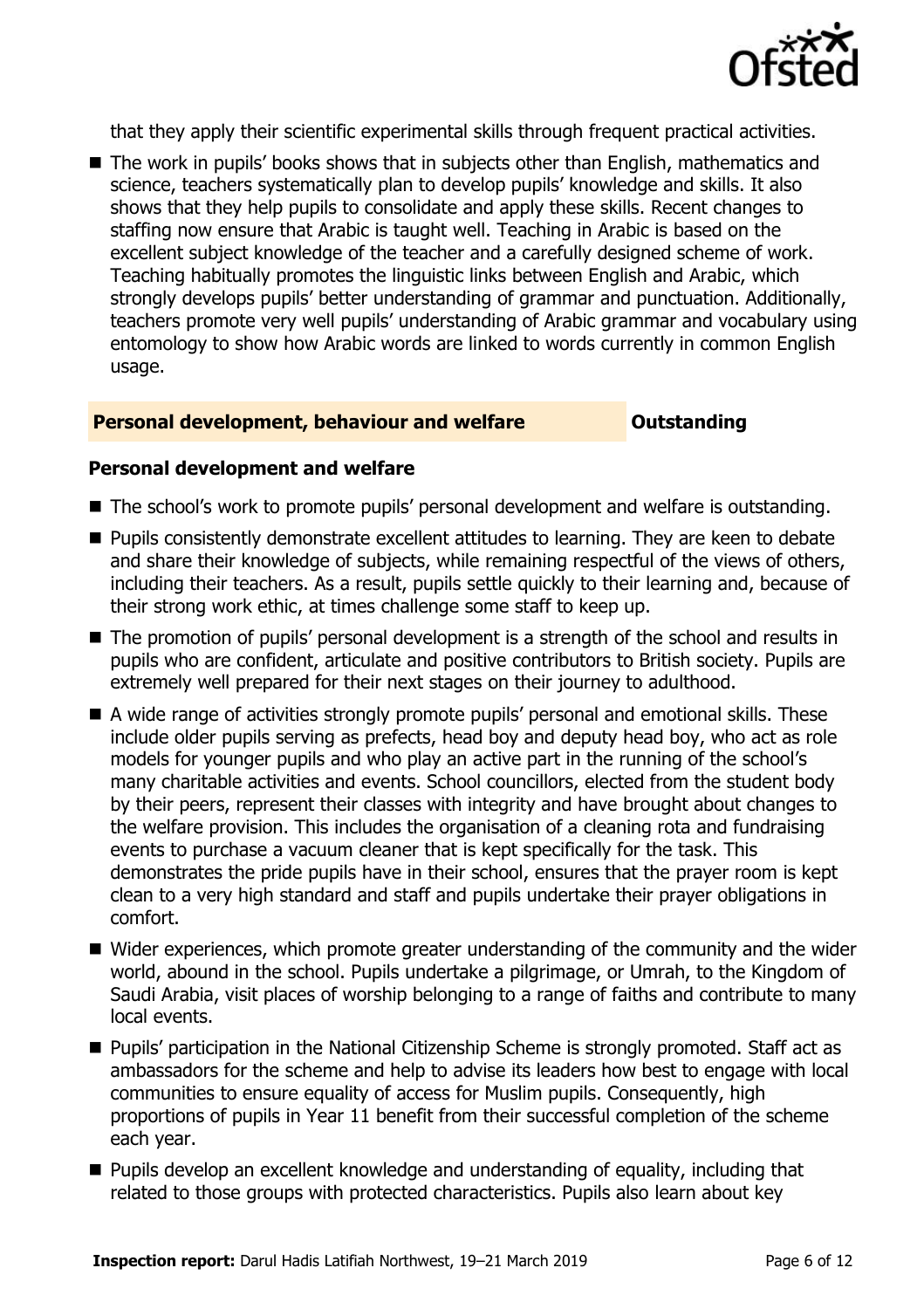

commemorations and celebrations, including those of other faiths and the secular community, through a carefully planned and sensitively delivered spiritual, moral, social and cultural programme of study. This draws on the school's own strong religious ethos to promote effectively tolerance and understanding.

- The personal, social, health and economic education programme strongly develops pupils' understanding of healthy lifestyles and financial acumen. Pupils from each year group enjoy applying their financial skills to a series of challenges during enterprise weeks.
- **Pupils know how to keep safe in school and in the community because of the high-quality** teaching they receive from teachers, educational visits and experts. These include, trips to the local police station to learn about law and order, risks regarding child sexual exploitation, and first aid training for all pupils in the school. Pupils have a secure understanding about how to keep safe while using technology, because online safety is an intrinsic part of the school's curriculum.
- **Pupils value the excellent information and guidance they receive about their future career** choices. This advice is presented in an impartial manner and fosters pupils' higher aspirations for their careers in later life. These include the aim to study science, law or a professional trade through an apprenticeship route after college study. Additionally, the high-quality careers advice and guidance provided by the school are further enhanced through pupils' visit to local colleges and employers' careers events. All pupils in Year 10 complete chosen work experiences which are closely monitored and checked to ensure that they are suitable and take account of their abilities, skills and knowledge. As a result, all pupils leave the school to continue in education, employment or training.

### **Behaviour**

- $\blacksquare$  The behaviour of pupils is outstanding.
- **Pupils'** conduct around the school is typically exemplary. Pupils show respect and tolerance for each other and for staff and visitors. For example, pupils routinely held doors open for the inspector, welcomed adults to their classroom and were eager to begin mature conversations about their learning and the inspector's role.
- **Pupils say they feel safe in school and demonstrate an understanding of the different** types of bullying. Pupils who spoke with the inspector found it difficult to recollect or identify acts of bullying and were confident that if it did occur, the staff would do all they could to prevent it from continuing.
- Nearly all pupils rarely miss a day of school. Pupils who are absent generally have very good reasons for this, such as illness. The school's behaviour manager routinely checks attendance and undertakes a weekly analysis to identify any trends or emerging concerns, which are then shared with senior leaders. Well-established, robust systems ensure that any absences are followed up, the reasons for them checked and any that may be unauthorised are appropriately challenged. Consequently, the school has higher than average attendance.

### **Outcomes for pupils Good**

 $\blacksquare$  Most pupils join the school with levels of attainment that are below or at that which is expected for their age. Pupils make good academic progress from their starting points,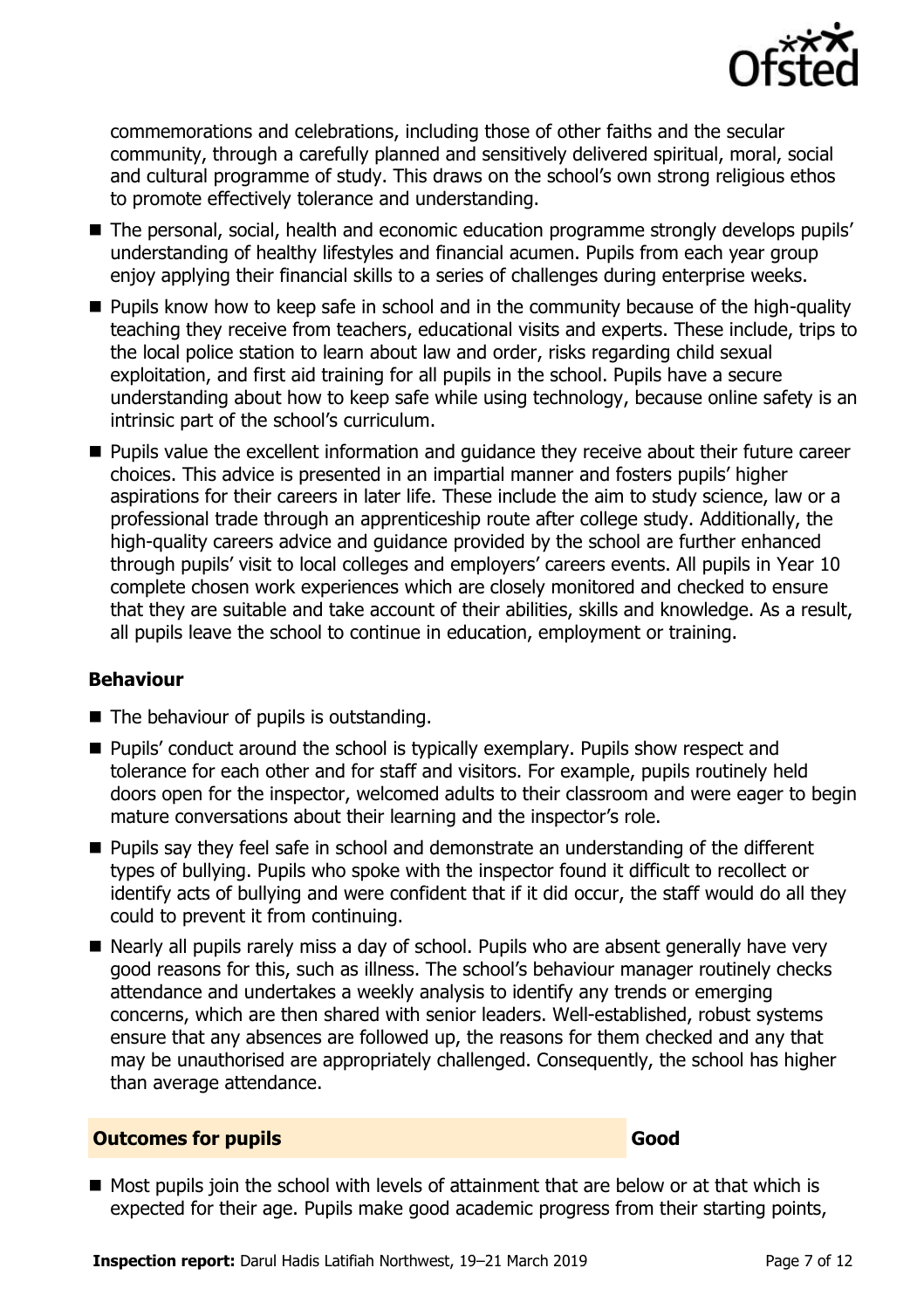

particularly in mathematics, science and English, because of the quality of teaching they receive.

- In national assessments, the proportions of pupils who attained a good pass in English and mathematics have increased since the last inspection and have been consistently at least in line with national averages for these subjects.
- The proportion of pupils who made at least good progress from their starting points and attained a good pass in combined sciences was above the national average. The very small number of the most able pupils, entered for the science qualification at a higher standard, did well and all attained high grades. However, the proportions of pupils who attain higher grades at GCSE in other subjects are below the national averages.
- All pupils are routinely entered for a sufficient number and range of subjects to gain the English Baccalaureate (EBacc). However, weaker results in subjects such as modern foreign languages, humanities and computer science mean that, over time, their rates of success have been limited. Leaders have appropriate actions in place to address this, particularly in Arabic, where changes to staffing have strengthened the quality of teaching. However, the impact of these actions to improve the quality of teaching in a small number of specific subjects other than English, mathematics and science has not yet been as noticeable as anticipated.
- Strengths of the school's work are the promotion of pupils' high aspirations, the successful development of their attitudes to learning, and pupils' acquisition of literacy and numeracy skills to enable pupils to do well in their next steps of education and/or training. A large proportion of pupils who have left the school previously are now attending university to study challenging subjects, such as law, pharmacy and medicine.
- $\blacksquare$  The school prepares pupils well for their place in society and equips them with the cultural capital they need to become positive contributors to British society.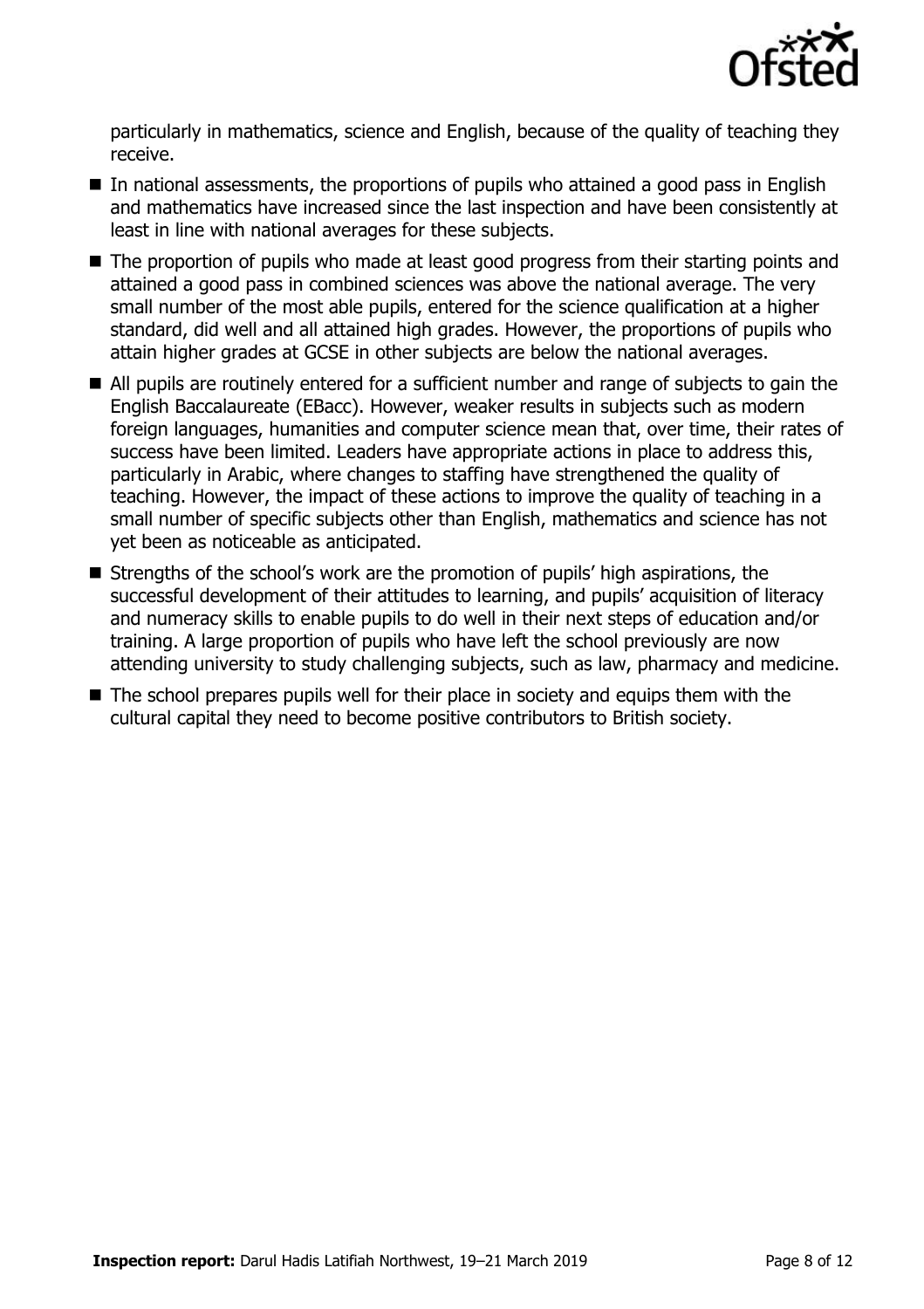

# **School details**

| Unique reference number | 138568   |
|-------------------------|----------|
| DfE registration number | 353/6001 |
| Inspection number       | 10067914 |

This inspection was carried out under section 109(1) and (2) of the Education and Skills Act 2008, the purpose of which is to advise the Secretary of State for Education about the school's suitability for continued registration as an independent school.

| Type of school                      | Other independent school     |
|-------------------------------------|------------------------------|
| School category                     | Independent school           |
| Age range of pupils                 | 11 to 16                     |
| <b>Gender of pupils</b>             | <b>Boys</b>                  |
| Number of pupils on the school roll | 67                           |
| Proprietor                          | Mohammed Abdul Musabbir      |
| <b>Headteacher</b>                  | Salman Ahmed Chowdhury       |
| Annual fees (day pupils)            | $£2,500$ per year            |
| Telephone number                    | 0161 627 4422                |
| Website                             | www.dhlnw.org.uk             |
| <b>Email address</b>                | darulhadislatifiah@gmail.com |
| Date of previous inspection         | 10-12 May 2016               |

### **Information about this school**

- Darul Hadis Latifiah Northwest is an independent secondary day school located in a residential and commercial district of Oldham. It was set up in August 2012 to provide Islamic-faith-based education for boys.
- **Pupils are mainly of Bangladeshi origin.**
- $\blacksquare$  The school is registered for a maximum of 110 pupils aged from 11 to 16 years.
- The school's vision is 'to achieve excellence in all that we do. In doing so we aim to prepare our pupils for the rapidly growing world in the 21st century.' It aims for 'the highest level of achievement in religious, cultural, social, spiritual, moral and academic performance by providing opportunities for pupils to reach their full potential'.
- None of the pupils have special educational needs and/or disabilities (SEND).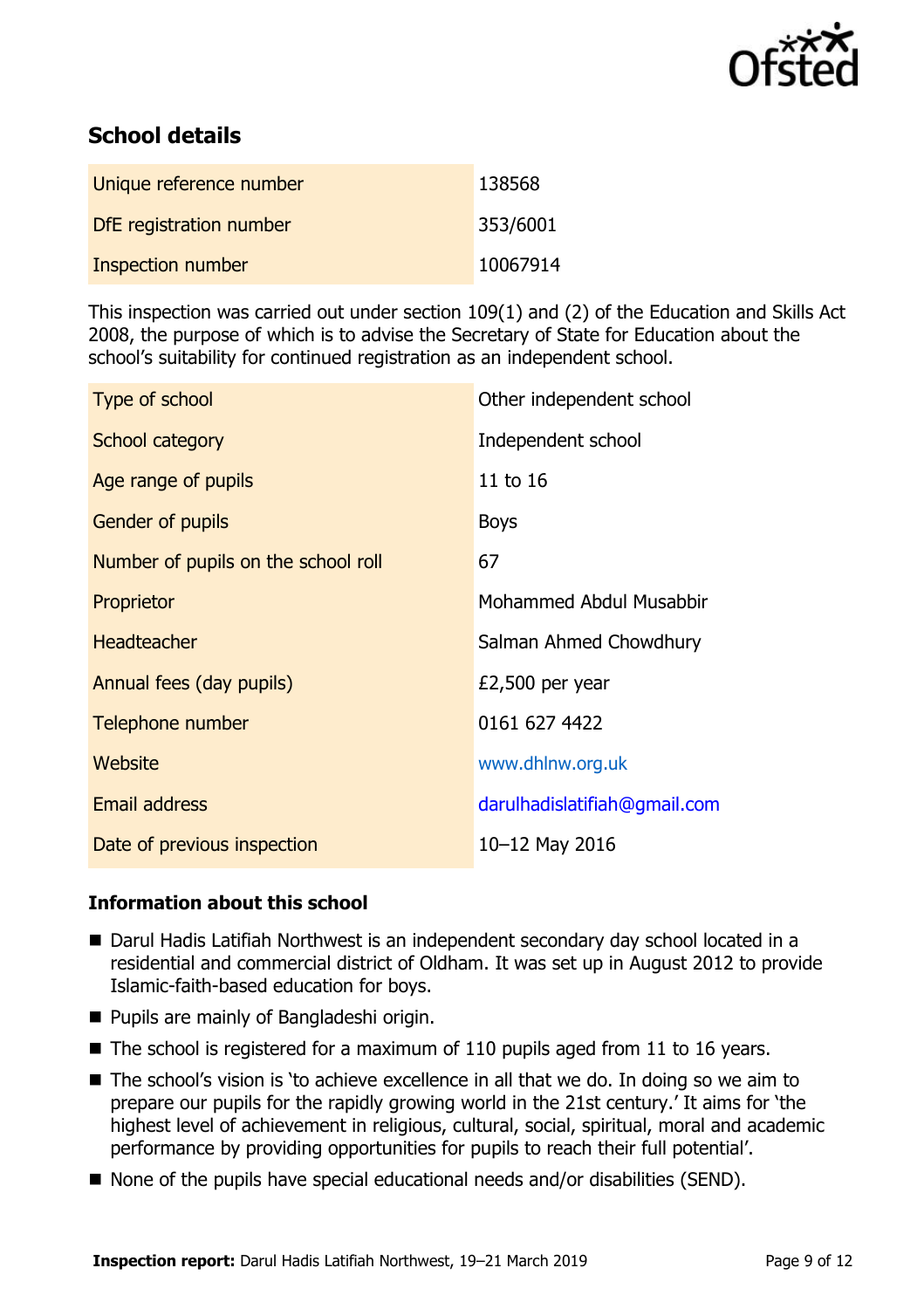

- Most pupils speak English as an additional language.
- The school receives no additional funding from the local authority and does not make use of any alternative off-site provision.
- The school received its previous standard inspection in May 2016. Additionally, the school was subject to an emergency inspection in July 2017, at which it was found to meet all the independent school standards.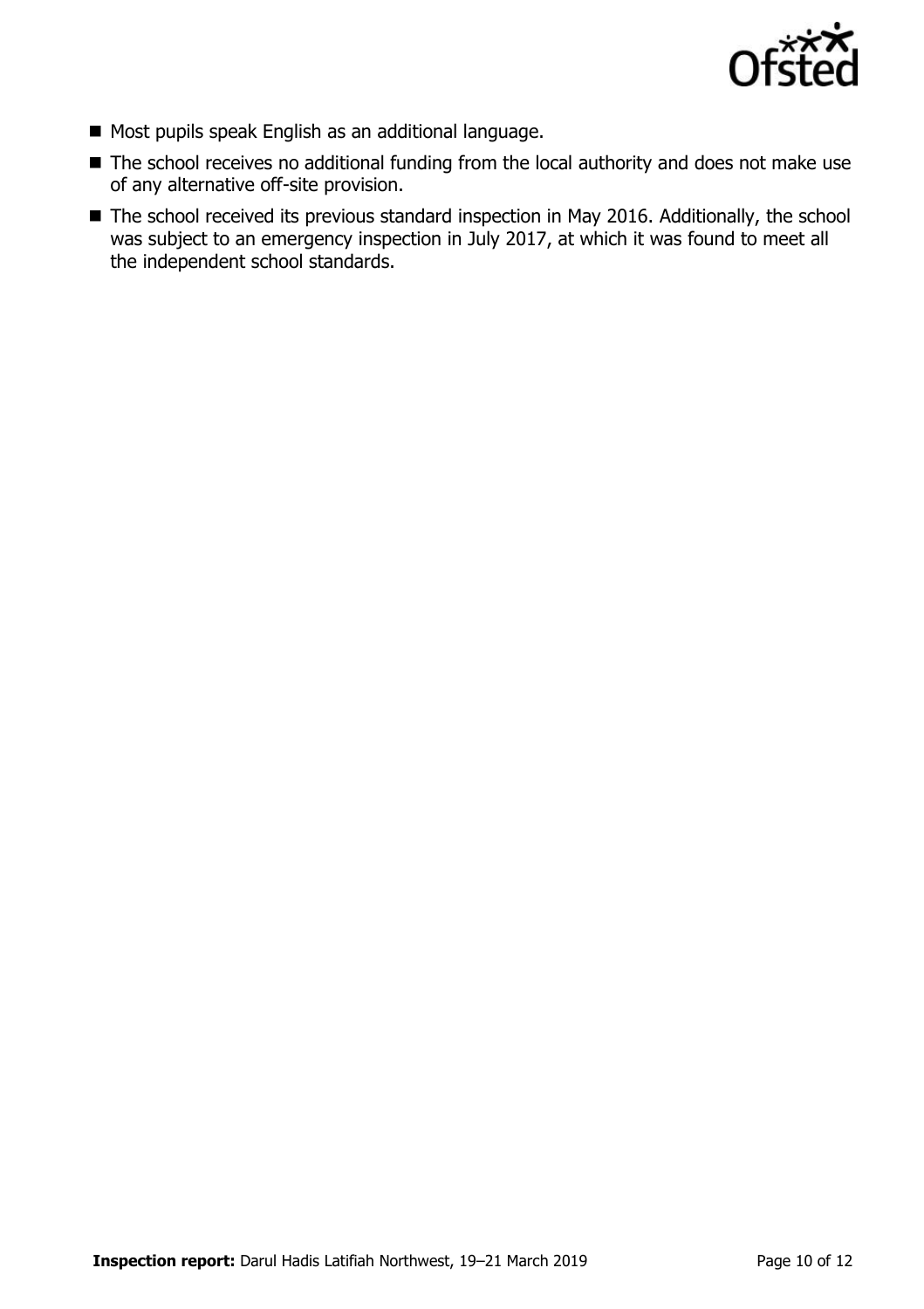

# **Information about this inspection**

- This inspection was conducted with one day's notice to the school.
- The inspector observed learning throughout the school, checked the school's compliance with the independent school standards and looked at samples of pupils' work across a range of subjects. The inspector spoke with pupils about their work and school life.
- The inspector held meetings with leaders, the proprietor and teachers.
- The inspector scrutinised an extensive range of school documentation, including policies, planning, documentation relating to the leadership and management of the school and information about the progress, behaviour and attendance of pupils. He scrutinised the school's records and systems to check the suitability of adults to work in the school.
- The inspector considered the 17 responses to the online parent questionnaire, Parent View.
- There were no responses to the online staff and pupils' questionnaires.
- The inspector made a thorough tour of the school.

### **Inspection team**

John Nixon, lead inspector **Her Majesty's Inspector**